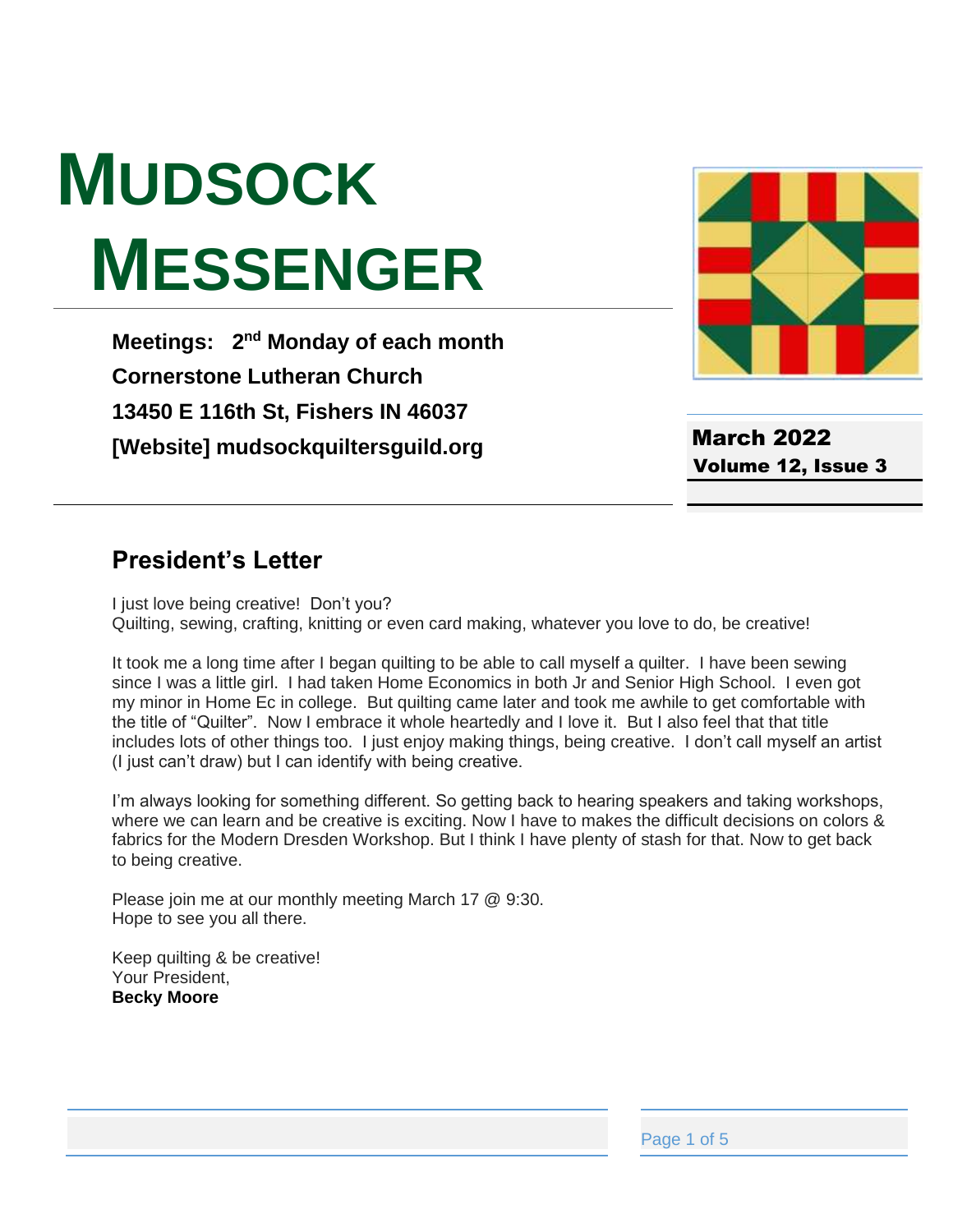# **March 14 th -- Mudsock Quilters Guild Meeting (9:30–11:30)**

**Candyce Grisham**," Dresden Reimagined"

Candy will present a trunk show of some of her favorites. In her own words, *'I love using fabrics, themes and colors from nature, but also lean more and more to bright fabrics with prints. Many of my works have a "traditional with a twist" quality. I rely on inspirations from generations gone by and put a contemporary feel to my designs.*

Candy will be conducting an all day workshop on Tuesday, March 15. Please contact Jayne Gates [\(jayne.gates@gmail.com\)](mailto:jayne.gates@gmail.com) if you are interested in whether there are still spaces available.

Note: This month the church is accepting donations of diapers and wipes. We will also continue to collect \$1 from each member at our meeting as a way to thank the church for allowing us to meet there.

#### **March Birthdays and New Members**

- 01 Ann Houchin 07 Mary Ann Vedinak 20 Linda Jones
- 01 Diane Lockman 09 Wanda VanSlyke 22 Carol Desher
- 02 Karen Richardson 12 Dorothy Bradford 26 Kim Bennett
- 03 Cindy Kajder 13 Pat Jones 26 Irina Piliushenko
- 04 Annie Gianaris 14 Becky Mathison 27 Marlene Dabels
- 05 Melody Bartrom 14 Nancy Pitzer<br>05 Ginny Zender 15 Julie Sell
- 05 Ginny Zender

### **Welcome to New Members!**

| <b>Sandy Burton</b>    | Cindy Kajder           |
|------------------------|------------------------|
| <b>Melody Bartrom</b>  | <b>Bonnie Mitchell</b> |
| <b>Cynthia Deatley</b> | Melissa Snyder         |

#### **Upcoming Mudsock Events**

**Reminder: Guild board meeting Monday, March 7 @ 10:00 at the Cornerstone Lutheran Church. Anyone is welcome at anytime.**

**March 14: Mudsock Guild Meeting, 9:30-12:00,** Cornerstone Lutheran Church, 13450 E 116th St, Fishers, IN**.** (see above for more information)

#### **March 15: Community North Bee Shopping and dropping off finished quilts, 12:00-3:00,**  Community Health Pavilion, 9669 E 146th Street, Noblesville, IN. Please Note: Masks are required and

you will sign in when entering the storage room. Contact: Sally Sandilands, ssandilands@yahoo.com or 317-219-7767.



- 
- 
- 
- 
-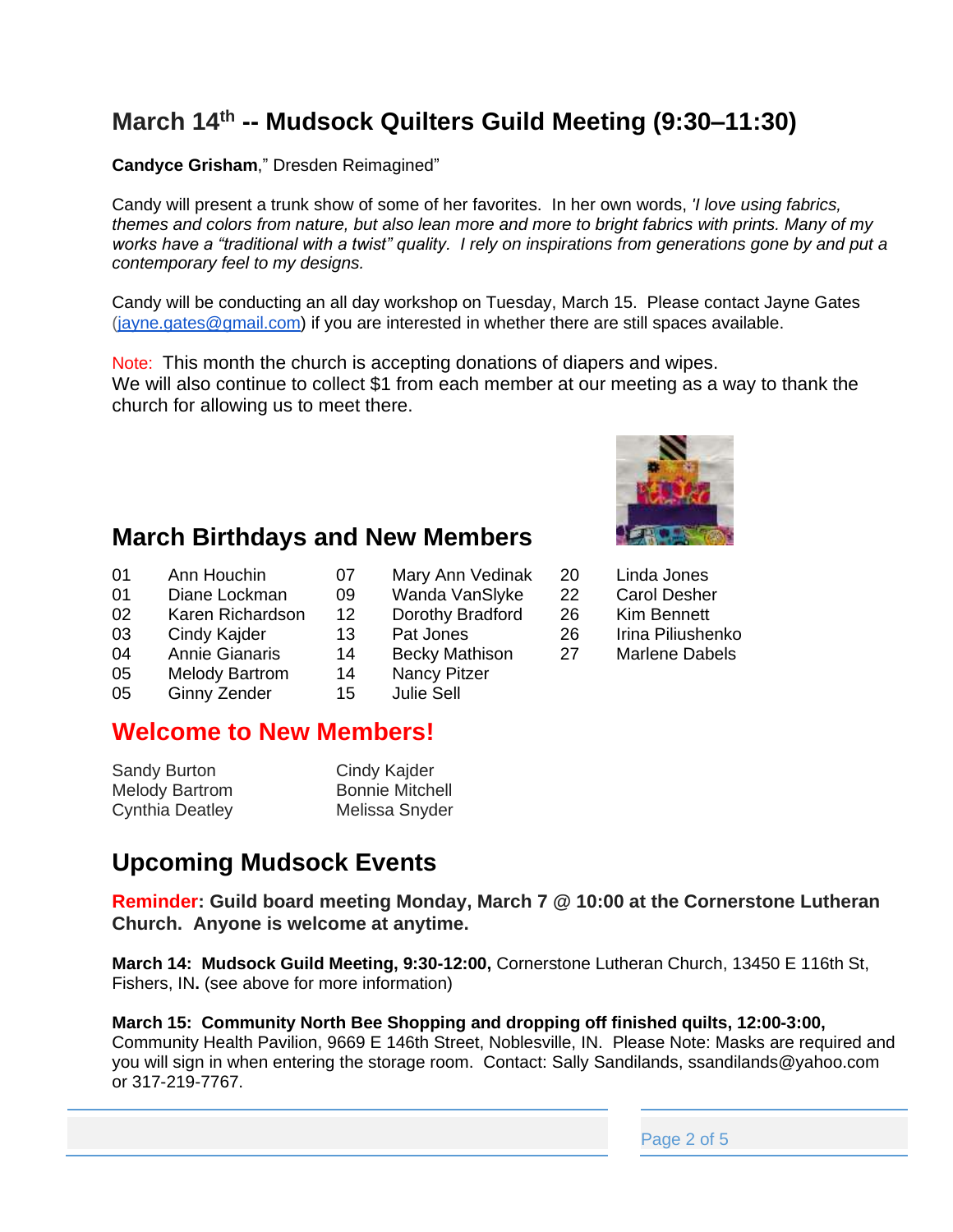**March 21: Charity Bee Sewing, 9:30-3:00**, Delaware Township Government Center, 9090 E. 131st Street, Fishers. Please bring your sewing and cutting supplies with ironing tools. If you are turning in receipts for reimbursement, please include a [completed form](https://mudsockquiltersguild.org/wp-content/uploads/2019/10/expense-reimb-form.pdf) for Mudsock reimbursement along with your receipts.

**March 23: Delaware Sew Bee, 9:30-3:00**, Delaware Township Government Center, 9090 E. 131st Street, Fishers. Join us to sew on your personal sewing projects. Bring a lunch or visit a local eatery. Pack your sewing machine, supplies, ironing implements and an extension cord. All are welcome. For additional info, contact Chris Behme: [chrisknitssews@gmail.com](mailto:chrisknitssews@gmail.com)

**April 11: Mudsocks Guild Meeting, 9:30-12:00,** Cornerstone Lutheran Church, 13450 E 116th St, Fishers IN 46037**. Catherine Redford** - Trunk show and "Lessons Learned While Quilting," with a half day workshop on Monday, April 11 afternoon (\$30). All spaces taken

#### **Membership Committee**

#### **Annual Dues**

**Dues are due by the March meeting** and they are \$25.00. Please bring your check or money in an envelope marked with your name and sock number and place it in the membership box. We will have your membership card ready for you at the next meeting. You may also go to the website and pay dues using PayPal and we will have your card for you at the next meeting. Thanks.

**Wanda Feder**

### **Program Committee**

We have two exciting programs coming up in April and May.

March - Candyce Grisham - Trunk show and "Dresden Reimagined" with a full day workshop on Tuesday, March 15 (\$50).

April - Catherine Redford - Trunk show and "Lessons Learned While Quilting," with a half day workshop on Monday, April 11 afternoon (\$30). All spaces taken.

May - Toby Lischko - Trunk show and "I'm Seeing Stars" with a half day workshop on Monday, May 9 afternoon (\$30 + book/supply fee of \$25). Spaces still available.

And in June, we plan on celebrating 'Christmas in June', an opportunity for our members to showcase their favorite Christmas gift ideas in an extended 'Sew and Tell' time. Details on this to follow but be thinking about what you'd like to share.

As previously announced, in July we have a fabric dying expert visiting and we will be conducting a hands-on workshop on dying.

If you have any questions, please contact me or Vickie Smith.

#### **Jayne Gates**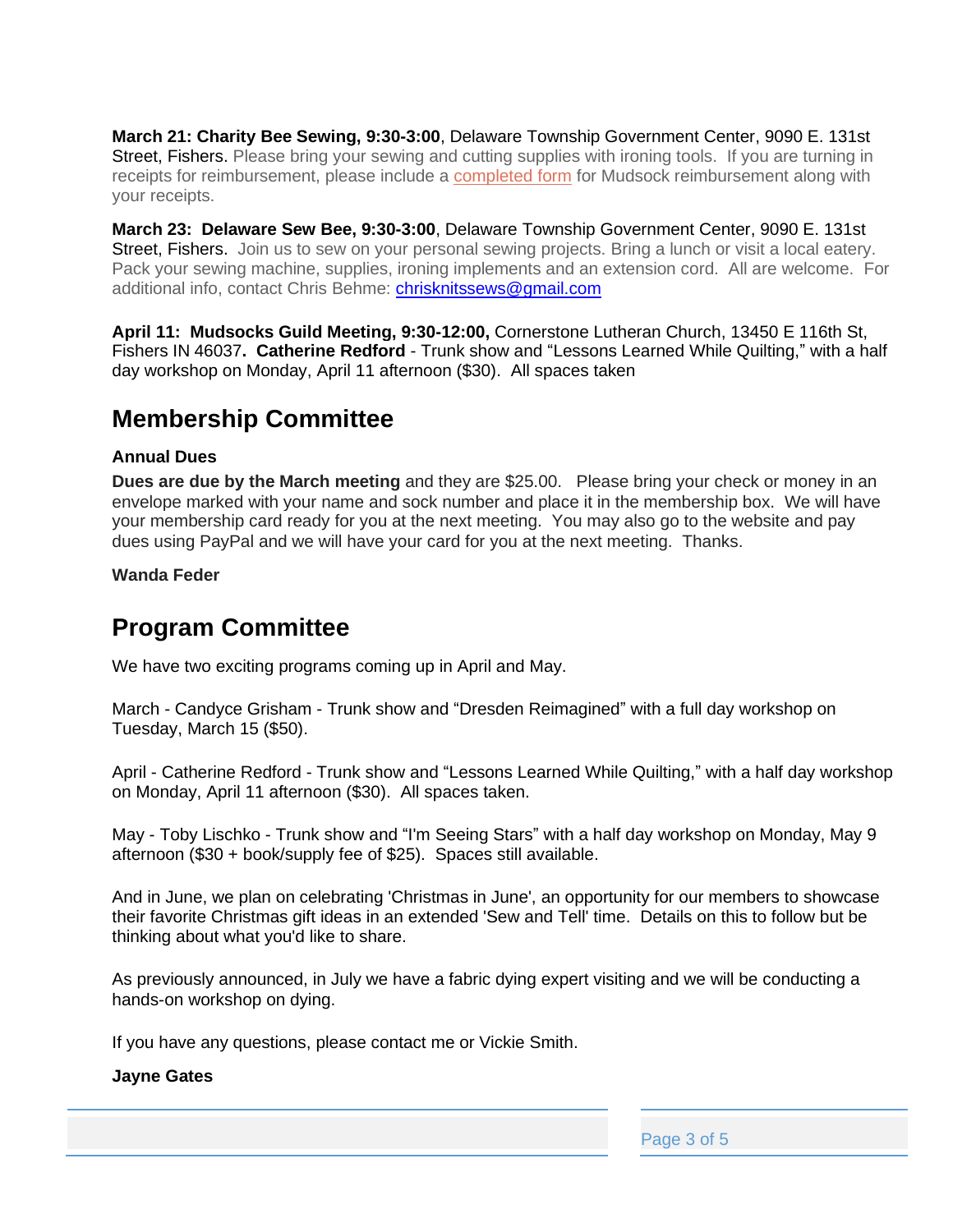# **Other Upcoming Quilting Events**

#### **AQS 2022 Quilt Week Shows**

**Branson, MO** March 23–26, 2022 *Branson Convention Center* **Grand Rapids, MI** August 17–20, 2022 *DeVos Place Convention Center*

**Paducah, KY** April 27–30, 2022 *Schroeder Expo Center*

# **Indiana Quilters Trail Shop Hop**

Some area shops have taken it upon themselves to give us a great last weekend in March. Check [the flyer](https://mudsockquiltersguild.org/wp-content/uploads/2022/01/Quilters-Trail-2022.pdf) for all the details. From Noblesville, to Lebanon, all the way down to Greenwood and points in between, shops are opening their doors to give quilters a fun event. There will be prizes, a collaboration quilt design with kits available, and coupons for each shop. Just grab a passport, \$9.99 available at all the shops, and get your stamp from each establishment as you visit.

**Carpool for the Indiana Trail Shop Hop March 23rd-26th**. If you want to join the trail you can sign up to be a rider or a driver. We will have a sign-up sheet at the March meeting for those who are interested. Or you can email me at [chrisknitssews@gmail.com](mailto:chrisknitssews@gmail.com)

### **Community North Sewing Bee**

Race to the Finish!!! In honor of the Indianapolis 500 we are going to have a Jelly Roll Race for our Community Charity effort. We will supply kits of 40 strips, all you have to do is come race to the finish line! We will have prizes and fun tidbits throughout the day. The event is Monday, May 21st, the green flag will fly at 10:00 am, Pre-Race starts at 9:30. If you can't sew in person, you can still sign up for a kit to sew at home that day. All tops will need to be finished by the individual, whether you quilt it or ask one of our volunteers to quilt it. Let's go racing!!!

**Contact Chris Behme** [chrisknitssews@gmail.com](mailto:chrisknitssews@gmail.com) or **Sally Sandilands** at [ssandilands@yahoo.com](mailto:ssandilands@yahoo.com)

## **Block of the Month**

"**Block of the Month**" (BOM) is a quick and easy way to learn new piecing techniques while contributing to member quilts. Each month, the BOM Committee selects a unique block pattern which they assemble at home and bring to the meeting.

Everyone who wants to participate follows the same free pattern, using random fabrics with specified colorways. The following month, all the blocks are displayed, and a raffle is held to determine who gets to take the blocks home for an instant quilt. If enough members join in the fun, we might have 3-4 beneficiaries of the blocks.

Page 4 of 5